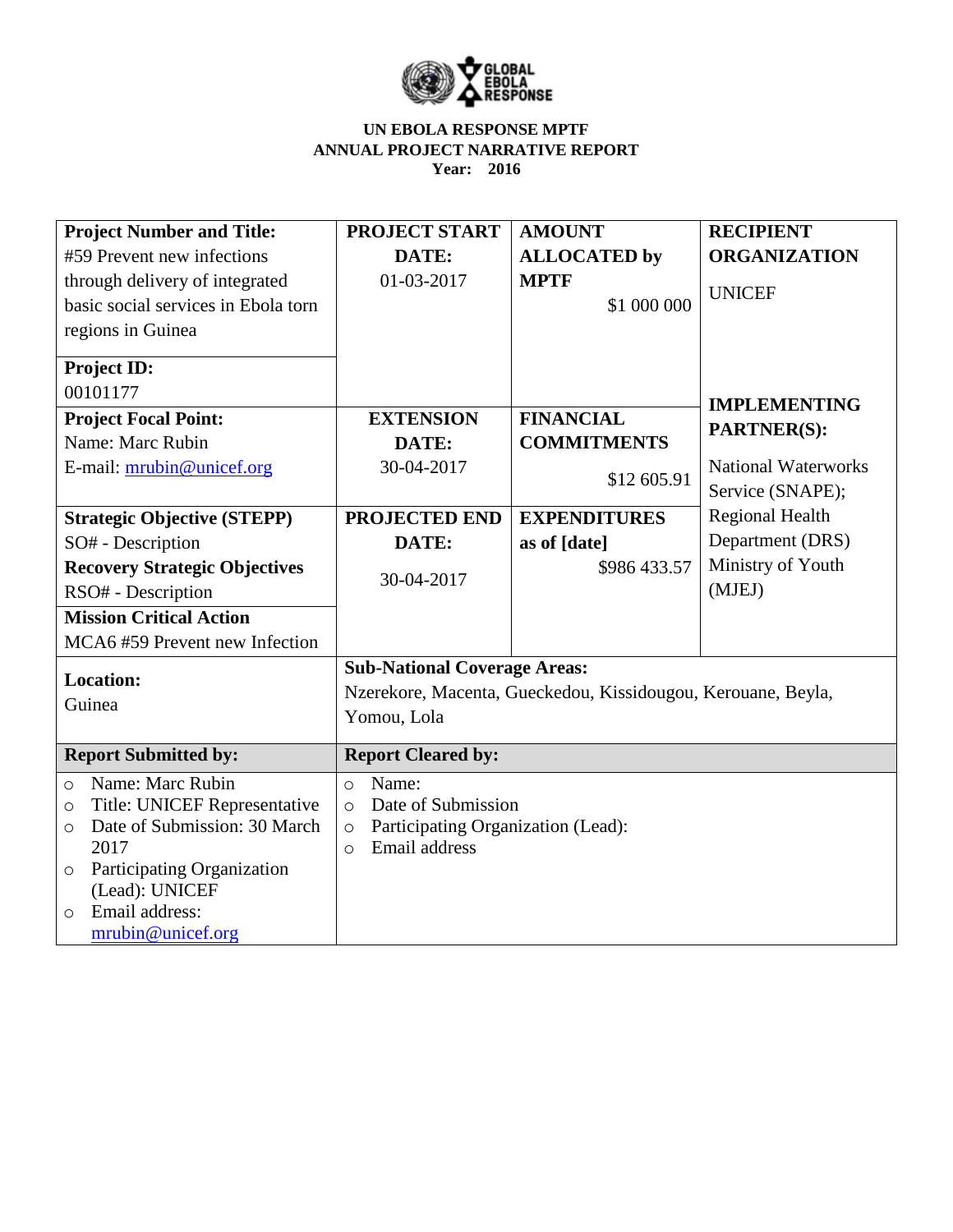

| <b>OUTPUT INDICATORS</b>                                                                              |                                                                                            |                                                             |                                                                  |                                                                              |                                                                            |  |
|-------------------------------------------------------------------------------------------------------|--------------------------------------------------------------------------------------------|-------------------------------------------------------------|------------------------------------------------------------------|------------------------------------------------------------------------------|----------------------------------------------------------------------------|--|
| <b>Indicator</b>                                                                                      | Geographic<br><b>Area</b>                                                                  | Projected<br><b>Target</b><br>(as per<br>results<br>matrix) | <b>Quantitative</b><br>results for<br>the<br>reporting<br>period | <b>Cumulative results</b><br>since project<br>commencement<br>(quantitative) | <b>Delivery Rate</b><br>(cumulative % of<br>projected total)<br>as of date |  |
| Number of health<br><b>Centers/Health Posts</b><br>with WASH<br>installation                          | Nzerekore,<br>Macenta,<br>Gueckedou,<br>Kissidougou,<br>Kerouane,<br>Beyla,<br>Yomou, Lola | 60                                                          | 47                                                               | 47                                                                           | 78%                                                                        |  |
| Number of<br>households in<br>affected area<br>receiving hygiene<br>Kits/soap and related<br>services |                                                                                            | 100,000                                                     | 190,907                                                          | 190 907                                                                      | 190%                                                                       |  |
| Number of health /<br>Post provided with<br>essential medical and<br>nutrition supplies               |                                                                                            | 60                                                          | 60                                                               | 60                                                                           | 100%                                                                       |  |
| Number of people<br>benefiting by<br><b>UNICEF</b> outreach<br>community health<br>interventions      |                                                                                            | 1,500,000                                                   | 1,663,582                                                        | 1.663.582                                                                    | 110%                                                                       |  |
|                                                                                                       |                                                                                            |                                                             |                                                                  |                                                                              |                                                                            |  |
| Maintain access to<br>basic social services<br>to control Ebola Flare<br>Ups                          | Nzerekore,<br>Macenta,<br>Gueckedou,<br>Kissidougou,<br>Kerouane,<br>Beyla,<br>Yomou, Lola | 100%                                                        | 100%                                                             | 100%                                                                         | 100%                                                                       |  |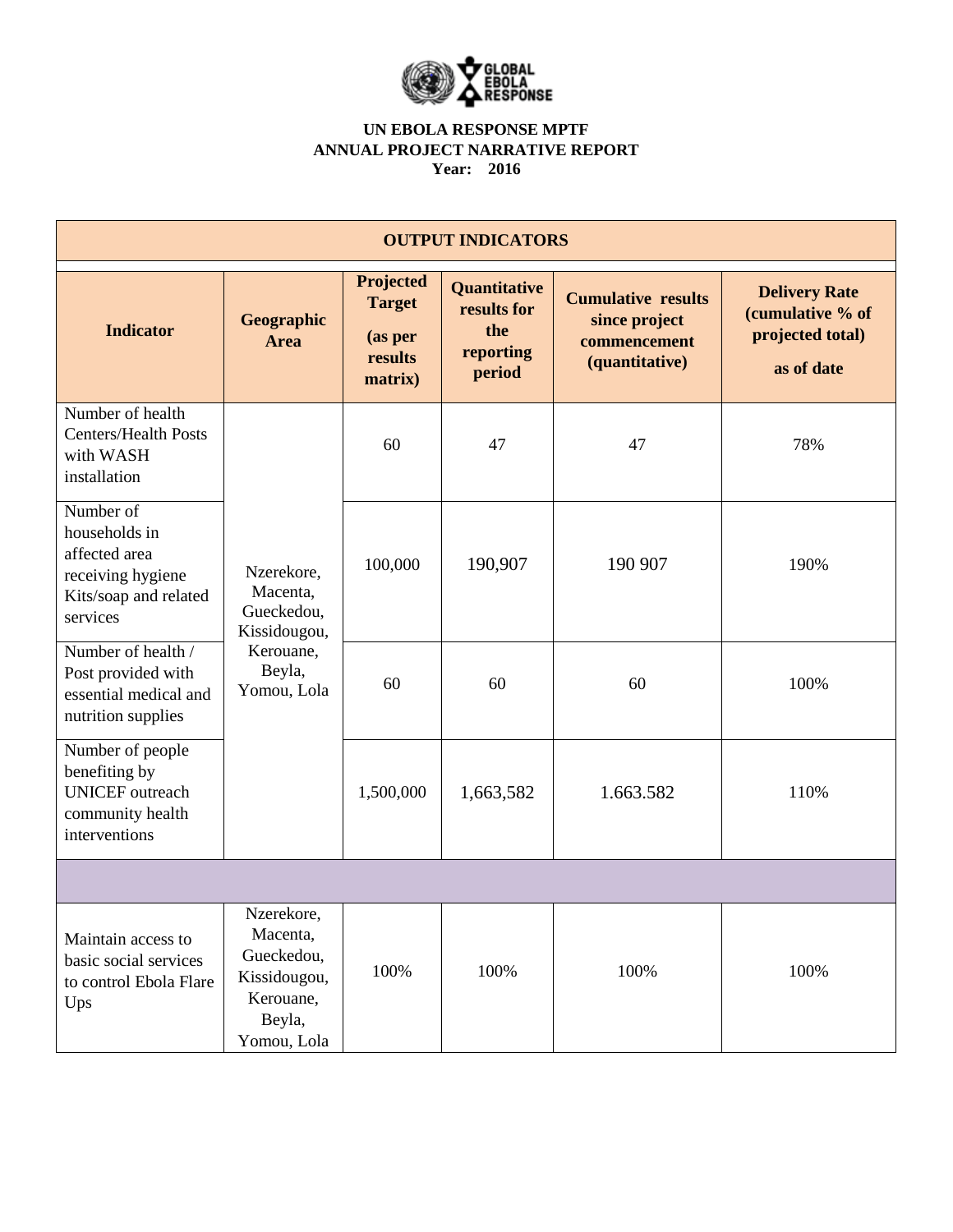

# **Abbreviations and Acronyms**

| <b>AACG</b>  | Association des Animateurs communautaires en Guinée (National NGO)         |
|--------------|----------------------------------------------------------------------------|
| AGIL         | Association pour la Promotion de la Gouvernance et des Initiatives Locales |
| C4D          | <b>Communication for Development</b>                                       |
| <b>CEAD</b>  | Centre d'étude et d'appui au dévelopement (National NGO)                   |
| <b>EVD</b>   | Ebola Virus Disease                                                        |
| <b>ICT</b>   | <b>Information Communication Technology</b>                                |
| <b>IOM</b>   | International Organisation for Migration                                   |
| <b>NGOs</b>  | Non-Governmental Organisations                                             |
| <b>UNOPS</b> | United Nations Office for Project Services                                 |
| WASH         | Water and Sanitation and hygiene                                           |
| <b>WFP</b>   | World Food Programme                                                       |

WHO World Health Organization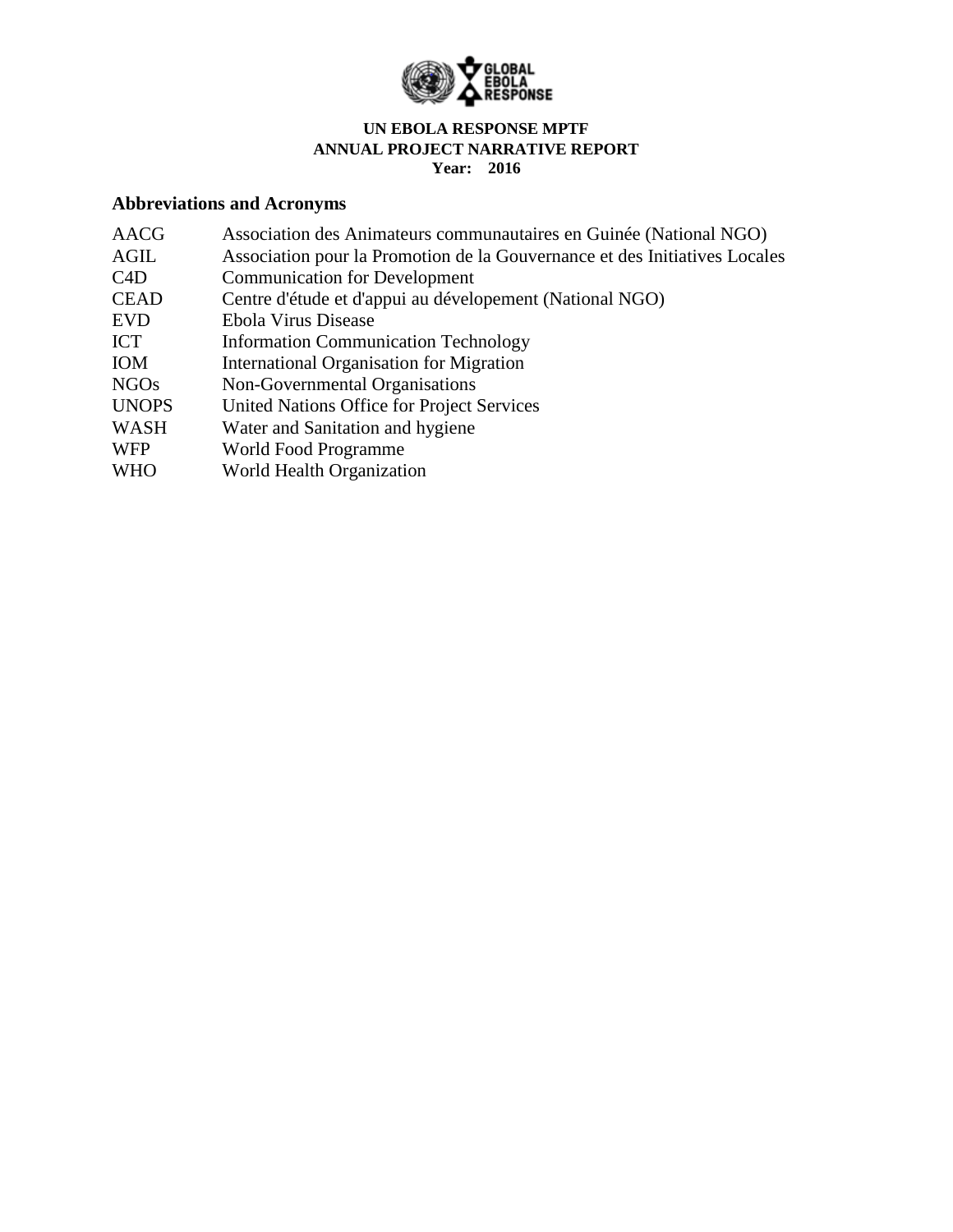

### **EXECUTIVE SUMMARY**

In early March, three people with Ebola Virus Disease (EVD) symptoms from the same family died consecutively in Koropara, which is a sub-prefecture located 91 km from Nzérékoré with 19,035 inhabitants. This situation drew the attention of local health authorities and Red Cross who immediately started investigations that turned to be Ebola positive cases.

The country rapidly responded to the new epidemic but with limited capacities. UNICEF deployed its Rapid Response teams in support of the government-led response and in coordination with other partners. The epidemic was quickly brought under control demonstrating the critical importance of maintaining surveillance systems and rapid response capacity to quickly respond to new flare ups.

To meet the immediate needs for rapid response for March 2016 flare up, UNICEF Guinea received the precious support of CERF & MPTF. In Nzérékoré region UNICEF set up Rapid Response teams working in coordination with 47 community platforms to address any new alert. The base camp built within 72 hours housed teams from WHO, WFP, UNOPS, IOM, Red Cross, local Rural radio, social mobilization NGOs as AGIL, CEAD, AACG; gathering 200 individuals.

In Ebola-free areas, UNICEF maintained basic social services in WASH and health to capitalize on existing efforts and maintaining zero Ebola. UNICEF strove to reinforce community health interventions targeting more than 1.6 million people living in health districts (Nzerekore, Macenta, Gueckedou, Kissidougou, Kerouane, Beyla, Yomou, Lola) that could potentially experience new flare ups. Access to water, hygiene services were key components in the community health strategy; 6,500 additional people benefitted with safe drinking water sustainable systems and 38,000 were trained in using and benefitted from home based water treatment kits.

## **CURRENT SITUATION AND TREND**

On January 2016, the World Health Organization (WHO) declared the end of the EVD outbreak. However, WHO in its declaration warned the world about potential flare-ups of Ebola. Indeed on March 2016 new cases were notified, bringing the total confirmed cases in Guinea to 3,358. This latest Ebola virus disease epidemic, which only ended in June 2016, has further impacted and deteriorated the country health indicators. For instance all types of consultations decreased by 58%, assisted delivery decreased by 11%, hospitalization decreased by 54%, Immunization decreased by 30% country wide. The epidemic was brought under control within less than a quarter demonstrating the critical importance of maintaining surveillance systems and rapid response capacity to quickly respond to new flare ups.

As new flare-ups are likely to occur again in the future, UNICEF Guinea needs to maintain its Rapid Response capacity ready to respond when needed, particularly in the health districts with weakest health indicators across the country. As lead agency for social mobilization and community engagement, UNICEF is always expected to bear the flag in the coordination and operationalization of all related social mobilization and community engagement activities in the event of a new flare up. In addition UNICEF also needs to maintain a response capacity for Ebola in the sectors of WASH and Child Protection.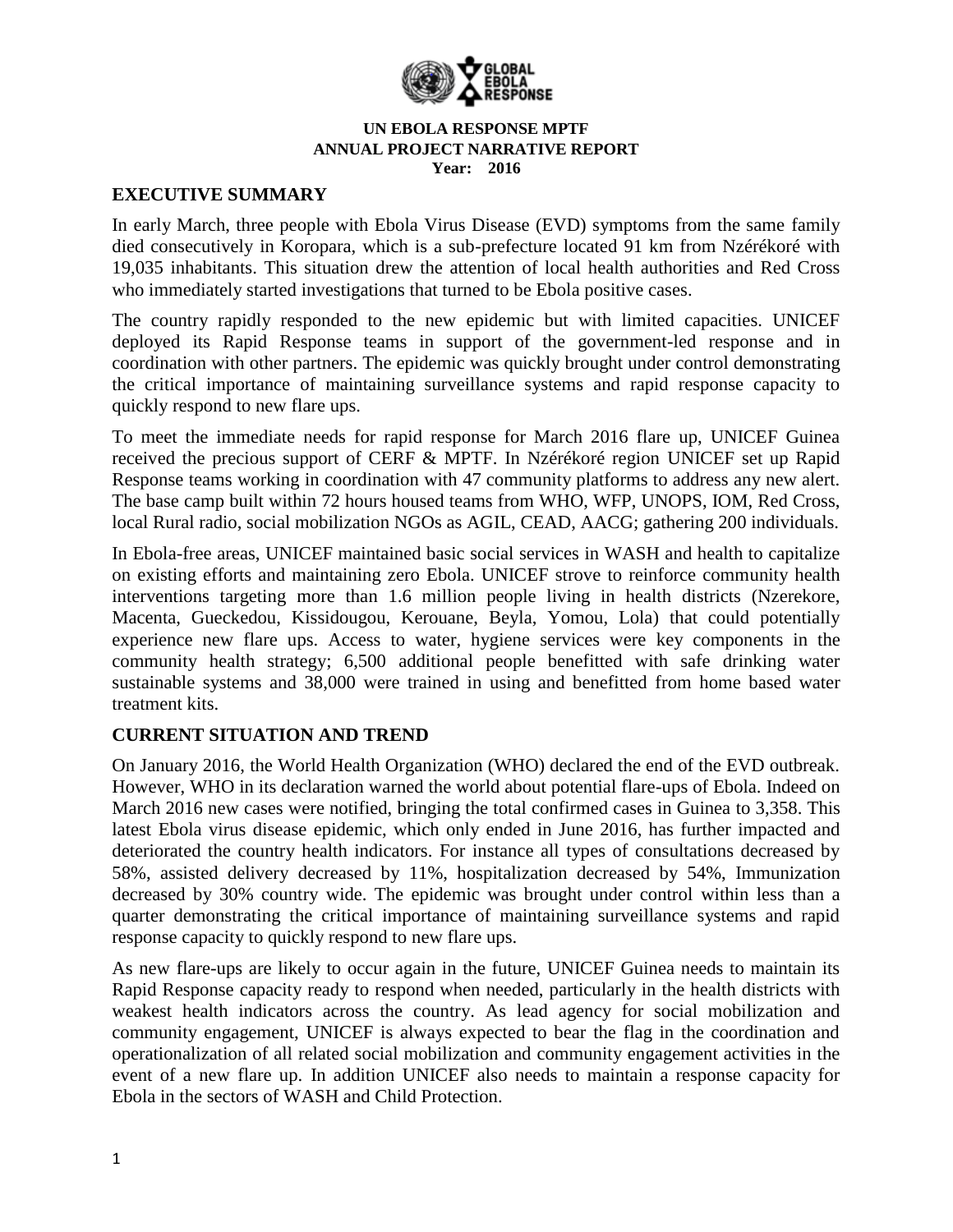

In addition to the EVD, the humanitarian context is also characterized by recurrent outbreak of measles, meningitis, and polio. In 2016 six polio campaigns rounds were conducted. The latest round in December 2016 registered excellent performance (90%) in 70% of districts (26 of 38 districts) compared 21% of districts (8 of 38 districts) in the previous rounds.

# **KEY ACHIEVEMENTS**

UNICEF significantly contributed into ending Ebola in Guinea and maintaining Zero Ebola, following the latest flare up in Koropara on March 2016. Capitalizing on its efforts, UNICEF has played a major role in pursuing integrated community health and WASH in health programming through community platforms, women & youth groups. Thanks to MPTF funding UNICEF contributed to put an end to the Ebola epidemic in a single quarter by implementing community based containment, promoting and strengthening Ebola virus disease (EVD) protective behaviours.

Within 72 hours UNICEF set-up the rapid response base camp in the epidemic hot spot, Koropara in Nzérékoré region. The base camp housed teams from WHO, WFP, UNOPS, IOM, Red Cross, local Rural radio, social mobilization NGOs as AGIL, CEAD, AACG; gathering 200 individuals. Logistic aspects as catering, water supply and waste management were provided by UNICEF funded partners (CEAD, AGIL, AACG and the National water agency-SNAPE). The camp aimed to proceed to the micro "containment" called in Guinea micro-cerclage. The microcerclage involved a closed monitoring in the epicentre of the affected area in order to limit population movements, particularly those of contacts, with humanitarian assistance for a period of 21 days. In order to ease communication and information sharing UNICEF has provided internet access with the installation of a VSAT kit thanks to Emergency.lu material and technology on the site of Koropara and provided phones to UN agencies and key partners.

In the hotsport area, 190 907 people including 93 872 women were sensitized trough face-to-face communication for behaviour change on hygiene, Ebola disease protection means, immunization, and birth registration. In addition a mass communication campaign was held in local languages and reached 1.663.582 people, including 871.536 women. 10 magazines in local languages were produced and broadcasted through rural radios, involving identified youth within targeted communities. The UNICEF funded NGO, PRIDE trained and deployed 560 youth including 101 girls, 282 female volunteers, 98 social educators from the Ministry of Youth on field across Nzerekore, Macenta, Gueckedou, Kissidougou, Kerouane, Beyla, Yomou, Lola prefectures. During social mobilization activities, safe hygiene practices were promoted by the distribution of 2.700 hygiene kits in 47 health facilities. 60 health centres were provided with essential medicine and nutrition supplies. By anchoring health care facilities, 47 youth community platforms were set up and maintained for community based surveillance during nine months. Water points and their community water management committees were set up and equipped in 13 health centres providing safe drinking water to surrounding communities (6,500 additional individuals). In addition 115,006 bottles of chlorine were distributed to 38,335 household and they were trained in home based water treatment.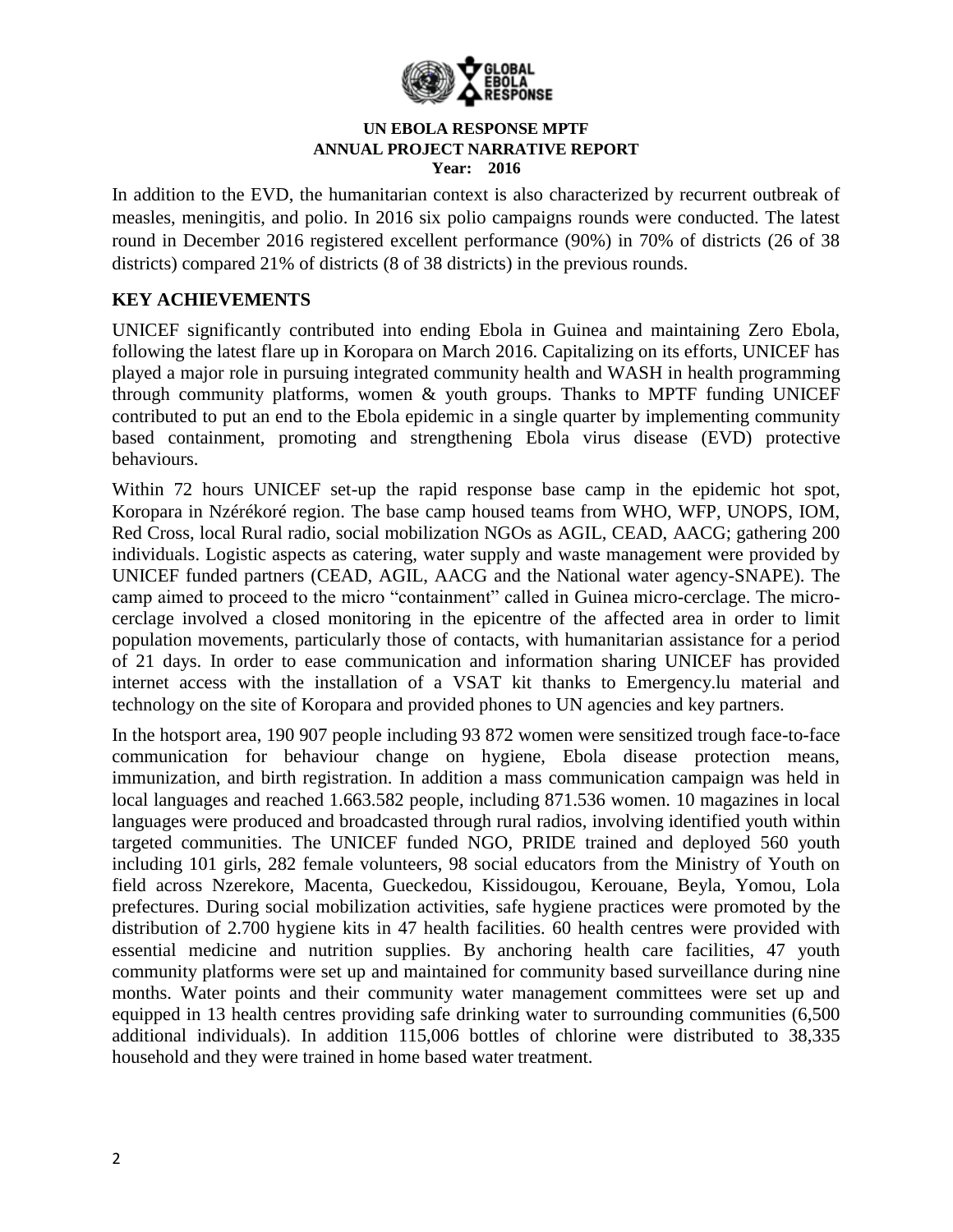

### **DELAYS OR DEVIATIONS**

UNICEF equipped 47 health centres/health Posts with WASH hygiene kits and personal protection materials among which 13 benefitted from new and safe drinking water systems, meaning that UNICEF reached 78% of the targeted health care structures. The reasons for this were the need assessment results held at the beginning of the project and the imperative to adjust the project to the epidemic pattern. As the flare up was held back very quickly needs were accordingly reduce.

The funding were reoriented towards securing protective behaviour changes with social mobilisation and communication for development related activities. Therefore it explains over performing results for households in affected area receiving hygiene kits/soap and social mobilisation related services.

## **BEST PRACTICE AND SUMMARY EVALUATION**

It is worthy to note that attendance' rate increased by 5% in local health care facilities, which is an important indicator of the success of implemented UNICEF strategies. As usually during Ebola epidemic episode, attendance' rates drop dramatically due to community barriers and fears, this good score in health care attendance is linked to lessons learned capitalization of the first years of the epidemic response such as the importance of social mobilization at the community level, along with hygiene promotion, health and behaviour change interventions and coordination of actors.

To stimulate health care facilities attendance rates, hygiene Kits were stored in health facilities under youth community platforms responsibility and local authorities were also involved their stock management and distribution. All individual visiting the health facility benefitted from hygiene kits (soap, buckets, and chlorine C). This strategy helped to build trust between communities and health system. Community ceremonies (baptism, customary marriage, funeral...) were opportunities for youth and social educators along with health professional to hold awareness raising sessions with wide distribution of handwashing kits.

## **LESSONS LEARNED**

Capitalizing on Ebola epidemic response, UNICEF involved local leaders, youth and women groups as it is an evidence that they are able to speak to their communities about EVD. They encouraged their communities to avoid denial, fear and panic and report all suspected cases. Rural radios continued to play an active role in dismissing myths on Ebola. As a results alert cases were promptly removed from the community. Youth groups were involved in the microcerclage as they ensured security of staff along with a modest police team; therefore they supported restrictive measures to prevent people from moving from one infected community into another.

The main bottlenecks were contact tracing, quarantine, and overall weakness of the health system. The UNICEF capacity to rapidly and effectively respond to a new Ebola flare-up demonstrates that the Organization has managed to maintain a rapid response capacity ready to respond when needed. Therefore UNICEF Guinea prepositioned a contingency stock (Equipment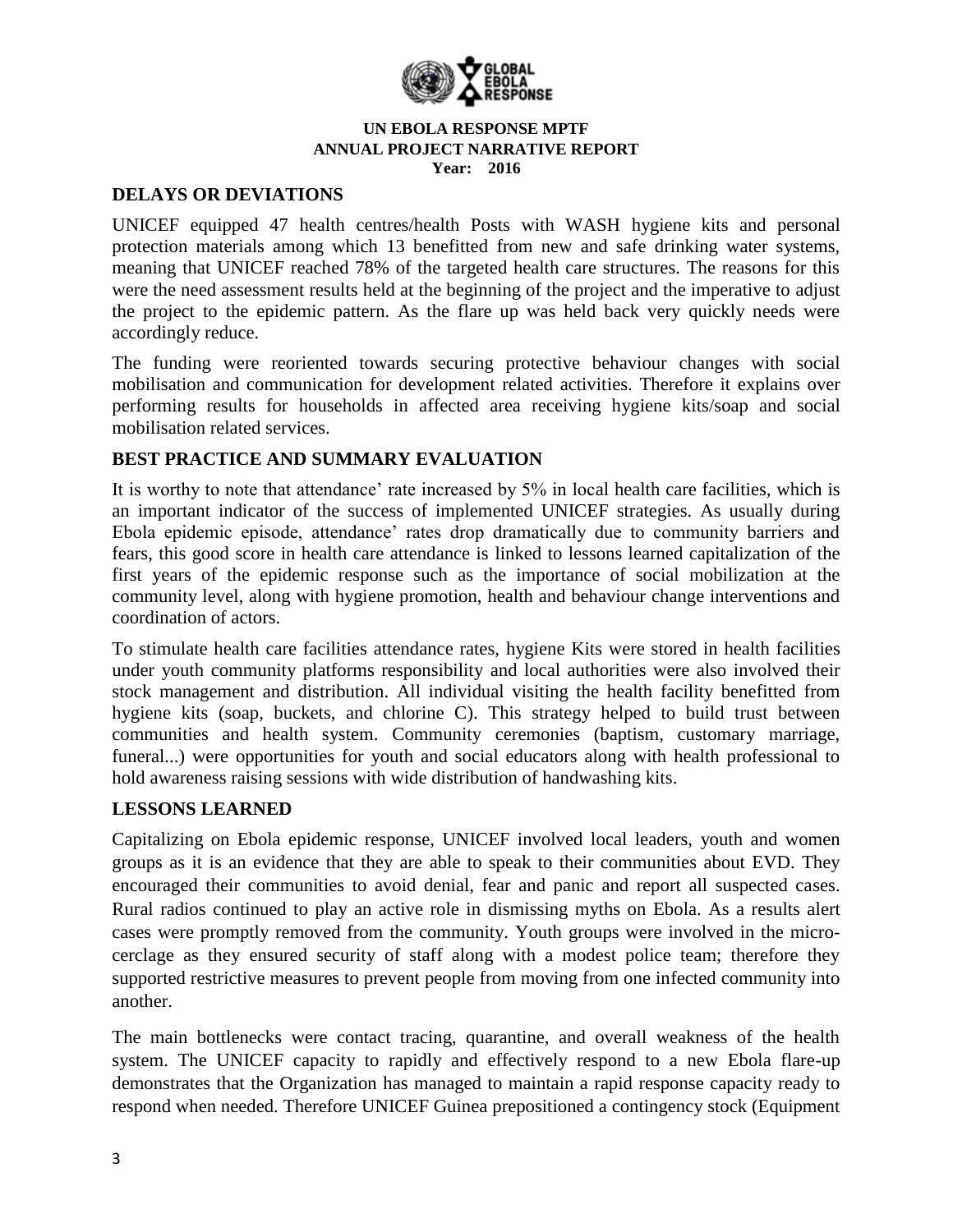

for infection control and prevention, measles kit, cholera kit and mosquitos), and community platforms were set up in 584 villages and 106 communes across Guinea. This is particularly significant, especially given the strong decrease in emergency funding. Maintaining this capacity through 2017 will be extremely important but difficult in an even less favorable funding environment.

UNICEF would like to take this opportunity to express its sincere appreciation to MPTF for their generous financial contribution in support of children in Guinea. On behalf of the entire UNICEF Guinea team, we deeply thank MPTF for its key support in tackling significant risks and potentially dramatic consequences for communities in Guinea if Ebola flare-up was not controlled rapidly.

# **STORY FROM THE FIELD**